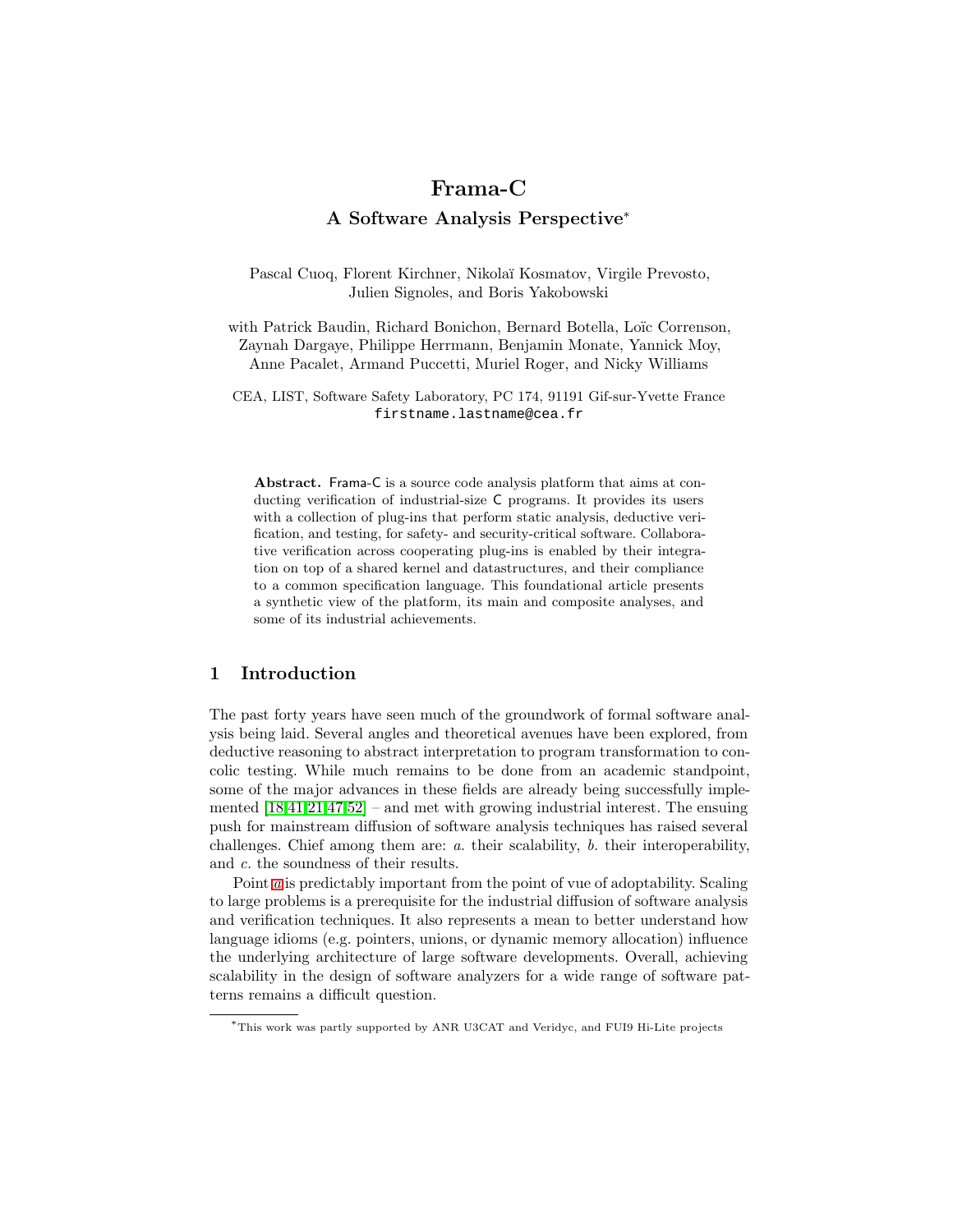Point  $b$  – interoperability – enables the design of elaborate program analyses. Consider indeed the interplay between program analyses and transformations [\[23\]](#page-13-2), the complementarity of forward and backward analyses [\[2\]](#page-12-0), or the precision gain afforded when combining static and dynamic approaches [\[4\]](#page-12-1). Yet running multiple source code analyses and synthesizing their results in a coherent fashion requires carefully thought-out mechanisms.

Point  $c$  – soundness – is a strong differentiator for formal approaches. By using tools that *over-approximate* all program behaviors, industrial users are assured that none of the errors they are looking for remain undetected. This guarantee stands in stark contrast with the bug-finding capabilities of heuristic analyzers, and is paramount in the evaluation of critical software. But the design and implementation costs of such high-integrity solutions are hard to expend.

The Frama-C software analysis platform provides a collection of scalable, interoperable, and sound software analyses for the industrial analysis of ISO C99 source code. The platform is based on a common kernel, which hosts analyzers as collaborating plug-ins and uses the ACSL formal specification language as a lingua franca. Frama-C includes three fundamental plug-ins based on abstract interpretation, deductive verification, and concolic testing; and a series of derived plug-ins which build elaborate analyses upon the former. The extensibility of the overall platform, and its open-source licensing, have fostered the development of an ecosystem of independent third-party plug-ins [\[12,](#page-13-3)[19](#page-13-4)[,22](#page-13-5)[,24](#page-13-6)[,43,](#page-14-3)[45\]](#page-14-4). This article is intended as a foundational reference to the platform, its three main analyses, and its most salient derived plug-ins.

# 2 The Platform Kernel

#### 2.1 Architecture

Figure [1](#page-2-0) shows a functional view of the Frama-C architecture. Frama-C is based on CIL [\[44\]](#page-14-5), a front-end for C that parses ISO C99 programs into their normalized representation: loop constructs are given a single form, expressions have no sideeffects, etc. Frama-C extends CIL to support dedicated source code annotations expressed in ACSL (see  $\S 2.2$ ). This modified CIL front-end produces the C + ACSL AST, an abstract view of the program shared among all analyzers.

The Frama-C kernel provides several services, helping plug-in development [\[50\]](#page-14-6) and providing convenient features to the end-user.

- Messages, source code and annotations are uniformly displayed; parameters and command line options are homogeneously handled.
- A journal of user actions can be synthesized, and be replayed afterwards, a feature of interest in debugging and qualification contexts.
- A project system, presented in § [2.3,](#page-3-0) isolates unrelated program representations, and guarantees the integrity of their analyses.
- Consistency mechanisms control the collaboration between analyzers (§ [2.4\)](#page-3-1).

Analyzers are developed as separate plug-ins on top of the kernel. Plug-ins are dynamically linked against the kernel to offer new analyses, or to modify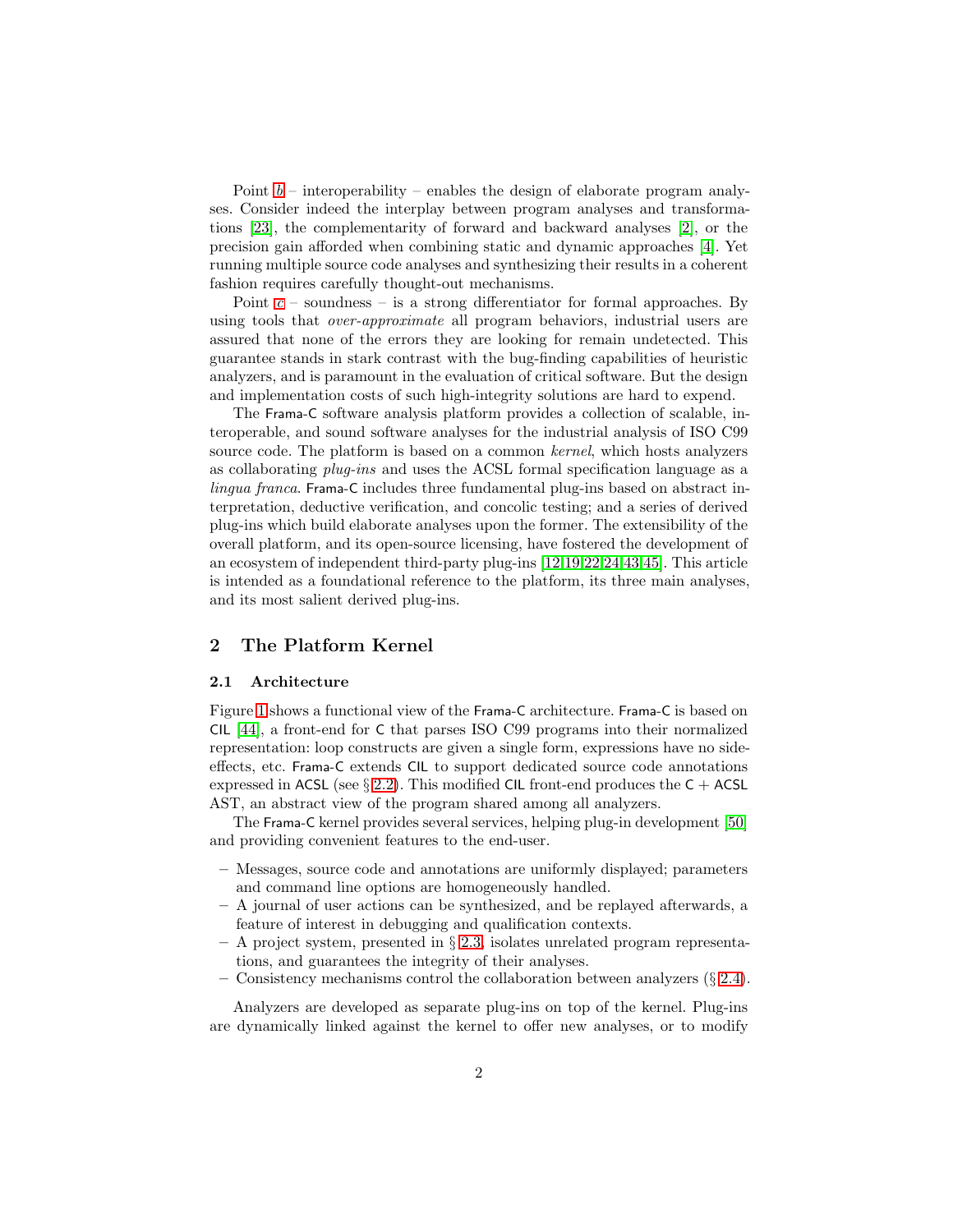

<span id="page-2-0"></span>Fig. 1. Frama-C's Functional View

existing ones. Any plug-in can register new services in a plug-ins database stored in the kernel, making these services available to all plug-ins.

#### <span id="page-2-1"></span>2.2 ACSL

Functional properties of C programs can be expressed within Frama-C as ACSL annotations [\[3\]](#page-12-2). ACSL is a formal specification language inspired by Java's JML [\[10\]](#page-13-7), both being based on the notion of function contract introduced by Eiffel [\[42\]](#page-14-7). In effect, the specification of a function states the pre-conditions it **requires** from its caller and the post-conditions it **ensures** when returning. Among these postconditions, one kind of clause plays a particular role by saying which memory locations the function **assigns**, i.e. which locations might have a different value between the pre- and the post-state.

For instance, Fig. [2](#page-2-2) provides a specification for a swap function. The first precondition states that the two arguments must be valid (**int**) pointers, i.e. that dereferencing <sup>a</sup> or <sup>b</sup> will not produce a run-time error. In addition, the second pre-condition asks that the two locations do not overlap. **\valid** and **\separated** are two built-in predicates: ACSL features various functions and predicates to describe memory states. However, it does not introduce any notion beyond the C standard, leaving each plug-in free to perform its own abstractions over the concrete memory layout. The **assigns** clause states that only the locations pointed

```
1 /*@ requires \valid(a) && \valid(b); requires \separated(a,b); <br>2 assions *a. *b;
2 assigns *a, *b;<br>3 ensures *a == \
       ensures *a == \atop*b, Pre) & *b == \atop*c, Pre); */c4 void swap(int* a, int* b);
```
<span id="page-2-2"></span>Fig. 2. Example of ACSL specification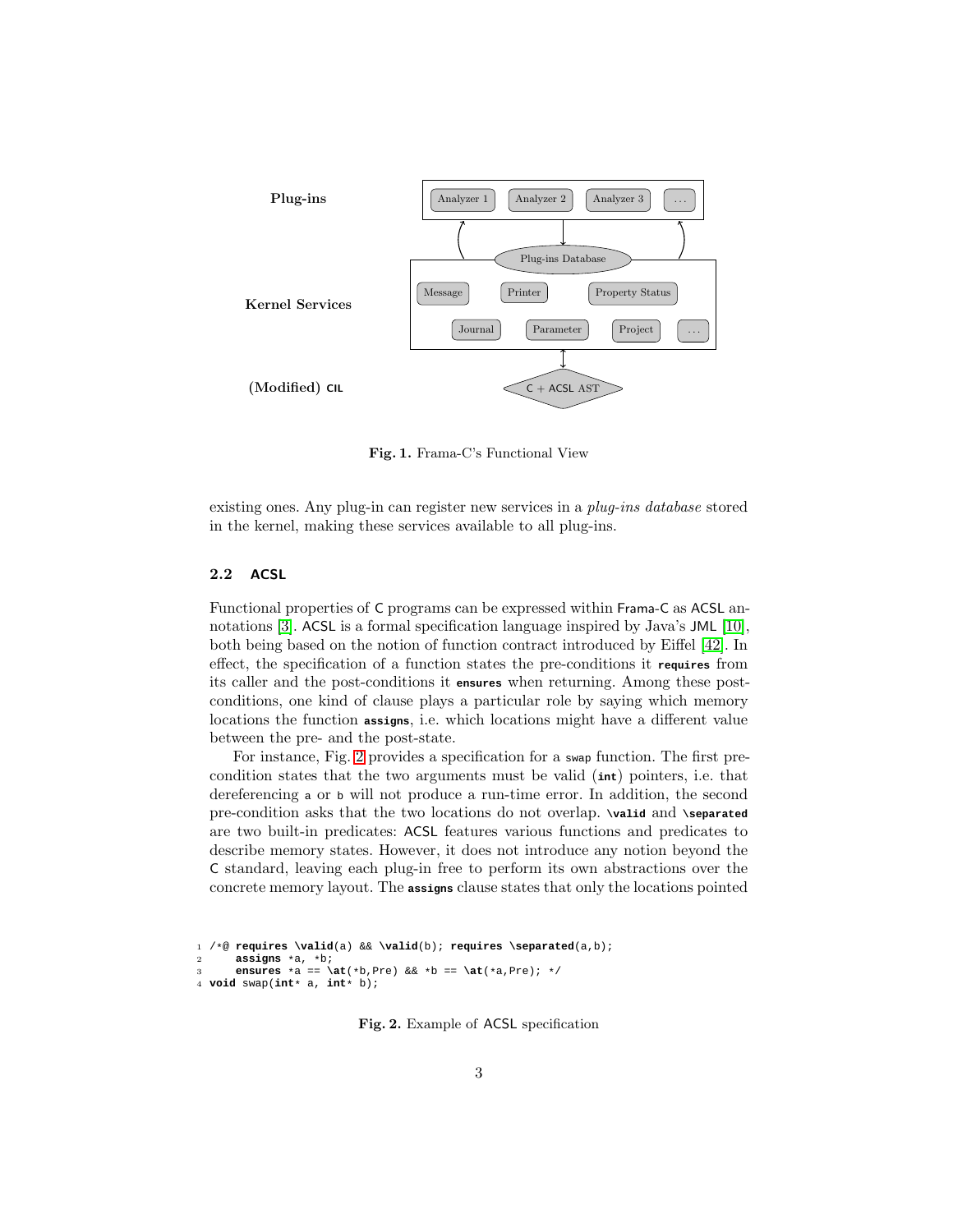to by <sup>a</sup> and <sup>b</sup> might be modified by a call to swap; any other memory location is untouched. Finally, the post-condition says that at the end of the function,  $\ast$ contains the value that was in \*b in the pre-state, and vice versa.

In addition to function specifications, ACSL offers the possibility of writing annotations in the code, in the form of **assert**ions (properties that must be true at a given point) or **loop invariant**s (properties that must be preserved across any number of loop steps). Annotations are written in first-order logic, and it is possible to define custom functions and predicates for use in annotations together with ACSL built-ins. Plug-ins can provide a validity status to any ACSL property and generate ACSL annotations. This allows ACSL annotations to play an important role in the communication between plug-ins, as explicited in § [2.4.](#page-3-1)

#### <span id="page-3-0"></span>2.3 Projects

Frama-C allows a user to work on several programs in parallel thanks to the notion of project. A project consistently stores a program with all its required information, including results computed by analyzers and their parameters. Several projects may coexist in memory at the same time. A non-interference theorem guarantees project partitioning [\[49\]](#page-14-8): any modification on a value of a project  $\mathcal P$ does not impact a value of another project  $\mathcal{P}'$ .

Such a feature is of particular interest when a program transformer like Slicing  $(\S 6.1)$  $(\S 6.1)$  or Aoraï  $(\S 6.2)$  $(\S 6.2)$  is used. The result of the transformation is a fresh AST that coexists with the original, making backtracking and comparisons easy. Another use of projects is to process the same program in different ways – for instance with different analysis parameters.

#### <span id="page-3-1"></span>2.4 Analyzers Collaboration

In Frama-C, analyzers can collaborate in two different ways: either sequentially, by chaining analysis results to perform complex operations; or in parallel, by combining partial analysis results into a full program verification.

The former consists in using the results of an analyzer as input to another one thanks to the plug-ins database stored by the Frama-C kernel. Refer to  $\S$  [6.1](#page-8-0) for a comprehensive illustration of a sequential analysis.

The parallel collaboration of analyzers consists in verifying a program by heterogeneous means. ACSL is used to this end as a collaborative language: plug-ins generate program annotations, which are then validated by other plug-ins. Partial results coming from various plug-ins are integrated by the kernel to provide a consolidated status of the validity of all ACSL properties. For instance, when the Value plug-in  $(\S 3)$  $(\S 3)$  is unable to ensure the validity of a pointer p, it emits an unproved ACSL annotation **assert \valid**(p). In accordance with the underlying blocking semantics, it assumes that  $\frac{1}{p}$  is valid from this program point onwards. The WP plug-in  $(\S 4)$  $(\S 4)$  may later be used to lift this hypothesis. The kernel automatically computes the validity status of each program property from the information provided by all analyzers and ensures the consistency of the entire verification process [\[16\]](#page-13-8): "if the consolidated status of a property is computed as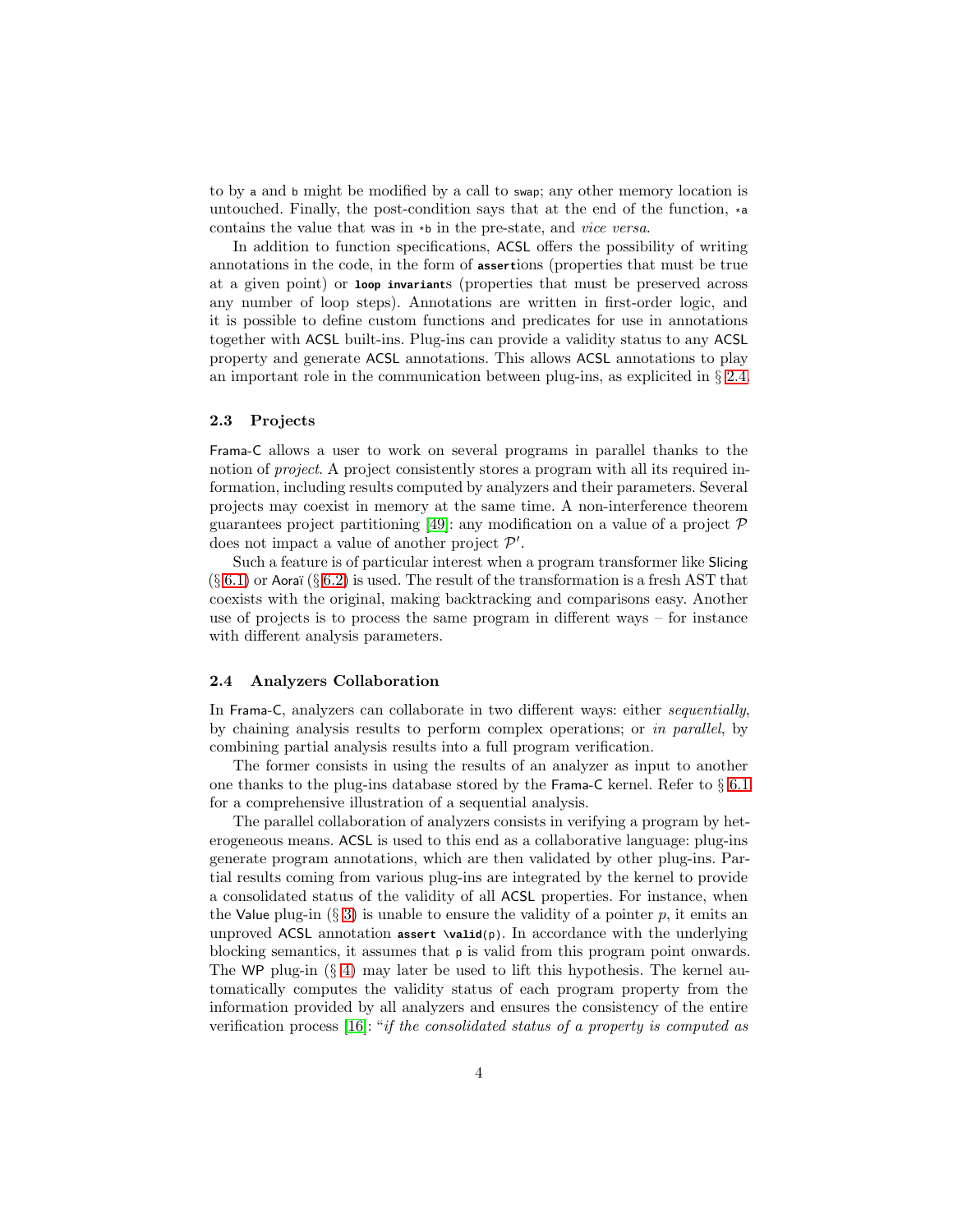valid [resp. invalid] by the kernel, then the property is valid [resp. invalid] with respect to ACSL's semantics".

# <span id="page-4-0"></span>3 Fundamental Analysis: Abstract Interpretation

The Value plugin (short for Value Analysis) is a forward dataflow analysis based on the principles of abstract interpretation [\[17\]](#page-13-9). Abstract interpretation links a concrete semantics, typically the set of all possible executions of a program, to a more coarse-grained, abstract one. Any transformation in the concrete semantics must have an abstract counterpart that captures all possible outcomes of the concrete operation. This ensures that the abstract semantics is a sound approximation of the runtime behavior of the program.

Value, and abstract interpreters in general, proceed by symbolic execution of the program, translating all operations into the abstract semantics. Termination of looping constructs is ensured by widening operations. For function calls, Value proceeds essentially by recursive inlining of the function (recursive functions are currently not handled). This ensures that the analysis is fully context-sensitive. If needed, the user can abstract overly complex functions by an ACSL contract, verified by hand or discharged with another analysis.

Abstract domains The domains currently used by Value to represent the abstract semantics are described below.

Integer computations. Small sets of integers are represented as sets, whereas large sets are represented as intervals with congruence information [\[30\]](#page-14-9). For instance,  $x \in [3..255], 3\%4$  means that x is such that  $3 \le x \le 255$  and  $x \equiv 3 \mod 4$ .

Floating-point computations. The results of floating-point computations are represented as IEEE 754 [\[34\]](#page-14-10) double-precision finite intervals. Operations on singleprecision floats are stored as doubles, but are rounded as necessary. Obtaining infinities or NaN is treated as undesirable errors.

Pointers and memory. To verify that invalid (e.g. out-of-bounds) array/pointer accesses cannot occur in the target program, Value assumes that the program does not purposely use buffer overflows to access neighboring variables [\[35,](#page-14-11) §6.5.6:8]. Abstract representation of memory states in a C program reflects this assumption: addresses are seen as offsets with respect to symbolic base addresses, and have no relation with actual locations in virtual memory space during execution.

Memory representation is untyped. It is thus straightforward to handle unions and heterogeneous pointer conversions during abstract interpretation. The abstract memory state maps each base address to a representation of a chunk of linear memory. Each such object itself maps ranges of bits to values. Given an array of 32-bit integers  $t$ , and reading from  $\star$ (((char $\star$ )t) + 5), the analyzer determines that the relevant abstract value is to be found between bits [40..47] of the value bound to  $\epsilon_t$ . Using bit as unit, instead of byte, allows to handle bit-fields [\[35,](#page-14-11) §6.2.6.1:4] by fixing a layout strategy (the C standard itself does not specify bit-fields layout, but then again, no more than any kind of data).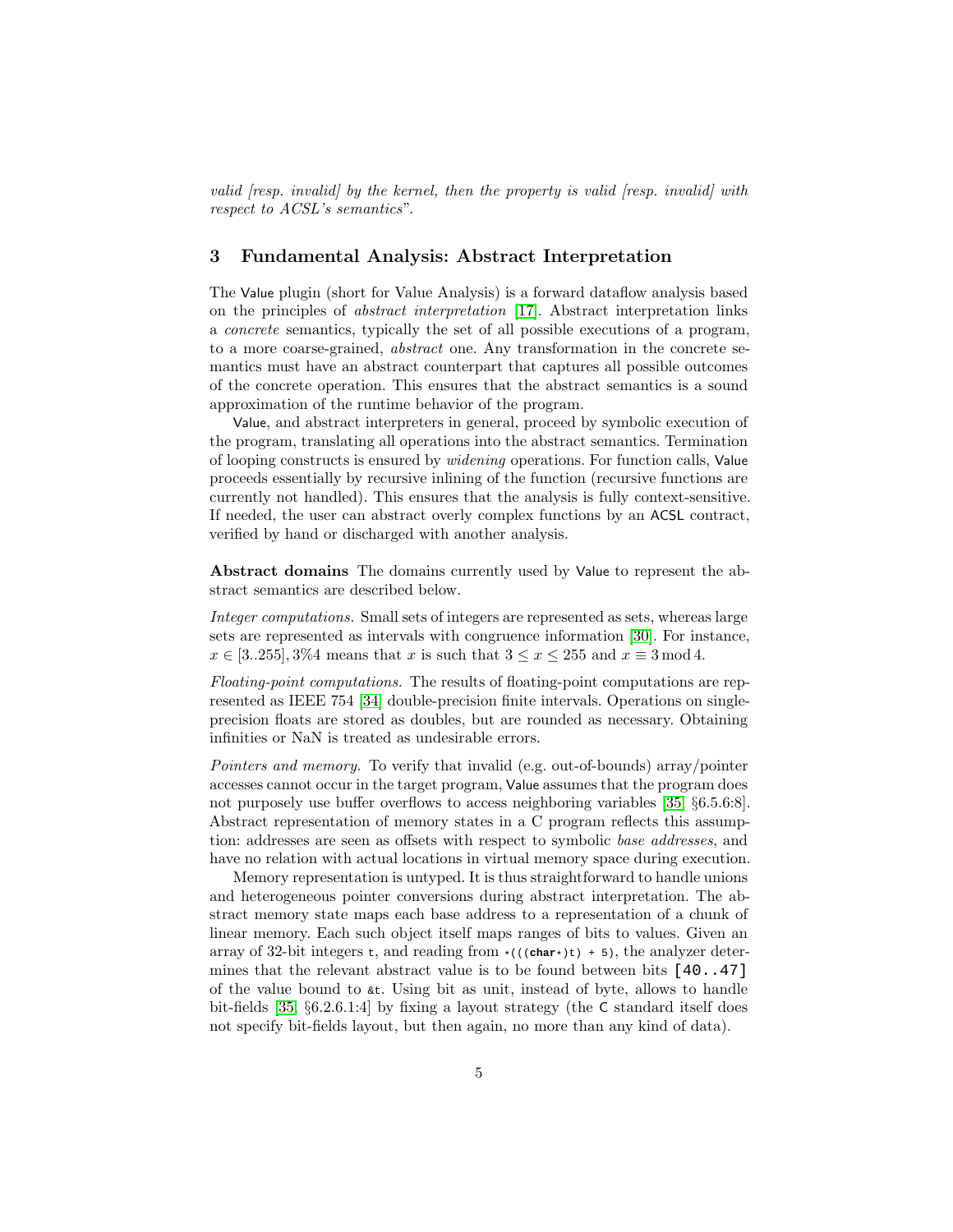Finally, the content of some memory locations is deemed indeterminate by the C standard. Examples include uninitialized local variables, struct padding, and dereferencing pointers to variables outside their scope [\[35,](#page-14-11) §6.2.4:2]. Having indeterminate contents in memory is not an error, but accessing an indeterminate memory location is. To detect those, the values used to represent the contents of memory locations are taken, not directly from the abstract domain used for the values of an expression, but from the lattice product of this domain with two two-valued domains, one for initializedness and the other for danglingness.

Propagation of unjoined states Value's domains are non-relational. Instead, the datastructures representing the abstract semantics have been heavily optimized for speed and reduced memory footprint, to allow the independent propagation of k multiple states. Typically, the user can set a high enough k, so that finite loops are entirely unrolled. Successive conditionals are also handled more precisely. This parameter can be adjusted on a per-function basis, alleviating for a large part the need for relational domains, by implicitly encoding relations in the disjunction of abstract states.

Alarms Each time a statement is analyzed, any operation that can lead to an an undefined behavior (e.g. division by zero, out-of-bounds access, etc.) is checked, typically by verifying the range of the involved expression – the denominator of the division, the index of the array access, etc.

If the abstract semantics guarantees that no undesirable value can occur, one obtains a static guarantee that the operation always executes safely. Otherwise, Value reports the possible error by an alarm, expressed as an ACSL assertion. This alarm may signal a real error if the operation fails at runtime on at least one execution, or a false alarm, caused by the difference in precision between the concrete and abstract semantics. More precise state propagation typically results in fewer false alarms, but lenghten analysis time. Upon emitting an alarm, the analyzer reduces the propagated state accordingly, and proceeds onwards.

### <span id="page-5-0"></span>4 Fundamental Analysis: Deductive Verification

The WP plug-in is named after the Weakest Precondition calculus, a technique used to prove program properties initiated by Hoare [\[32\]](#page-14-12), Floyd [\[28\]](#page-13-10) and Dijkstra [\[25\]](#page-13-11). Recent tools implement this technique efficiently, for instance Boogie [\[38\]](#page-14-13) and Why [\[27\]](#page-13-12). Jessie [\[39\]](#page-14-14), a Frama-C plug-in developed at INRIA, also implements this technique for C by compiling programs into the Why language. Frama-C's WP plug-in is a novel implementation of a Weakest Precondition calculus for generating verification conditions (VC) for C programs with ACSL annotations. It differs from other implementations in two respects. First, WP focuses on parametrization with respect to the memory model. Second, it aims at being fully integrated into the Frama-C platform, and to ease collaboration with the other verification plug-ins (especially Value) as outlined in § [2.4.](#page-3-1)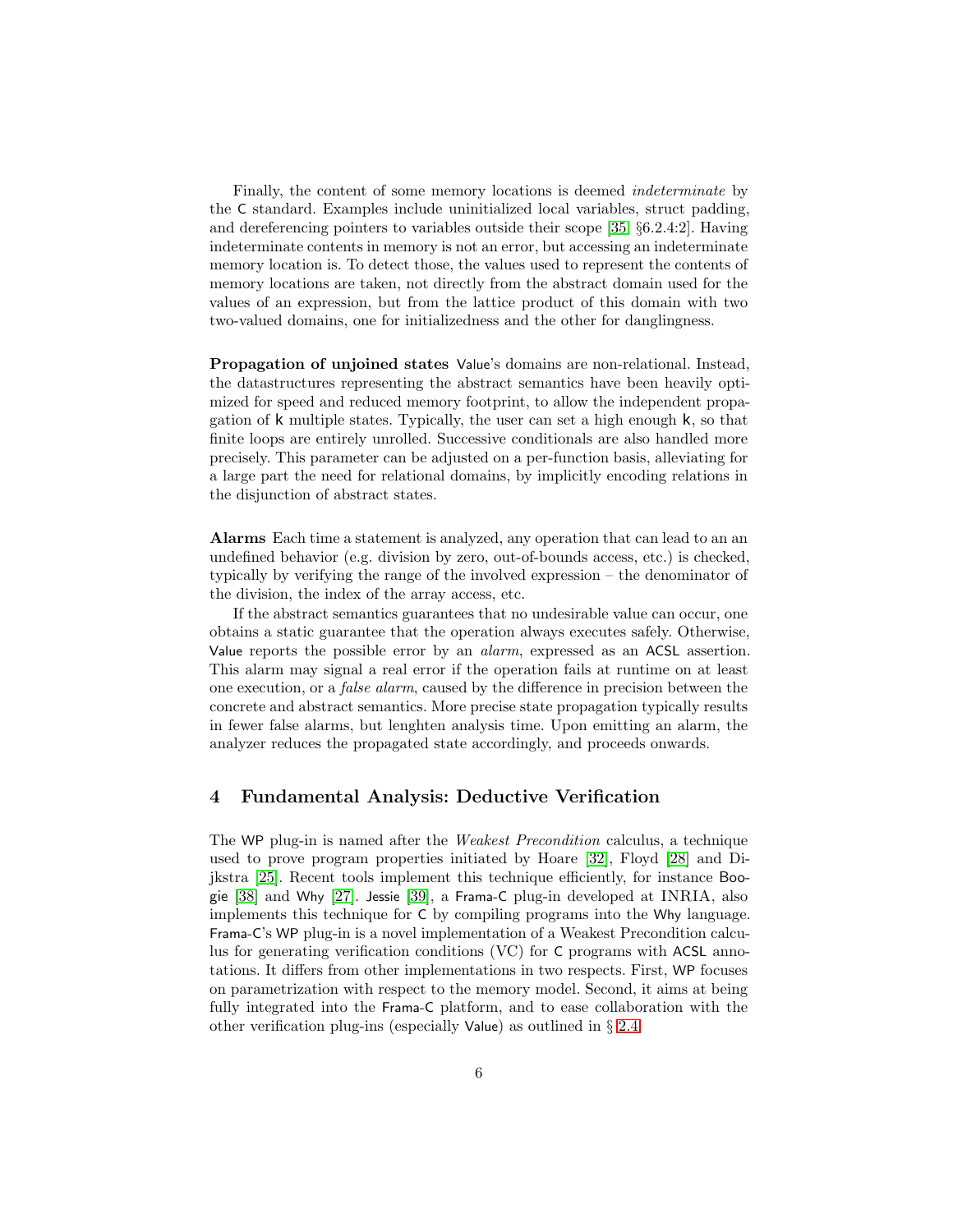The choice of a memory model is a key ingredient of Hoare logic-based VC generators that target C programs (or more generally a language with memory references). A weakest precondition calculus operates over a language that only manipulates plain variables. In order to account for pointers, memory accesses (both for reading and writing) must be represented in the underlying logic. The simplest representation uses a single functional array for the whole memory. However, this has a drawback: any update to the array (the representation of an assignment  $_{\star p=\mathrm{v}}$  has a potential impact on the whole memory – any variable might have been modified. In practice, proof obligations quickly become intractable. Thus, various refinements have been proposed, in particular by Bornat [\[7\]](#page-13-13), building upon earlier work by Burstall [\[11\]](#page-13-14). The idea of such memory models is to use distinct arrays to represent parts of the memory known to be separated, e.g. distinct fields of the same structure in the "component-as-array trick" of Burstall and Bornat. In this setting, an update to one of the arrays will not affect the properties of the others, leading to more manageable VC.

However, abstract memory models sometimes restrict the functions that can be analyzed. Indeed, a given model can only be used to verify code that does not create aliases between pointers that are considered a priori separated by the model. In particular, Burstall-Bornat models that rely on static type information to partition the memory are not able to cope with programs that use pointer casts or some form of **union** types.

In order to generate simpler VC when possible while still being able to verify low-level programs, WP provides different memory models that the user can choose for each ACSL property. The current version offers three main models:

- The most abstract model, hoare, roughly corresponds to Caveat's model [\[47\]](#page-14-1). It can only be used over functions that do not explicitly assign pointers or take the address of a variable, but provides compact VC.
- The default model is store. It is a classical Burstall-Bornat model, that supports pointer aliasing, but neither cast nor union types.
- The runtime model is designed for code that perform low-level memory operations. In this model, the memory is seen as a single array of **char**, so that most C operations can be taken into account, at the expense of the complexity of the generated VC.

As a refinement, store and runtime can avoid converting assignments into array updates when the code falls in the subset supported by hoare. In particular, variables whose addresses are not taken and plain references – pointers that are neither assigned nor used in a pointer arithmetic operation – are translated as standard Hoare logic variables. This way, the overhead of other models with respect to hoare is kept to the places where it is really needed.

Once a VC has been generated, it must be discharged. WP natively supports two theorem provers: the automated SMT solver Alt-ergo [\[6\]](#page-13-15), and the Coq proof assistant [\[15\]](#page-13-16). Other automated provers can also be used through the multiprover backend of Why. Advantages of using a dedicated back-end rather than relying completely on Why are twofold. First, it removes a dependency over an external tool, meaning that for verification of critical software, there is one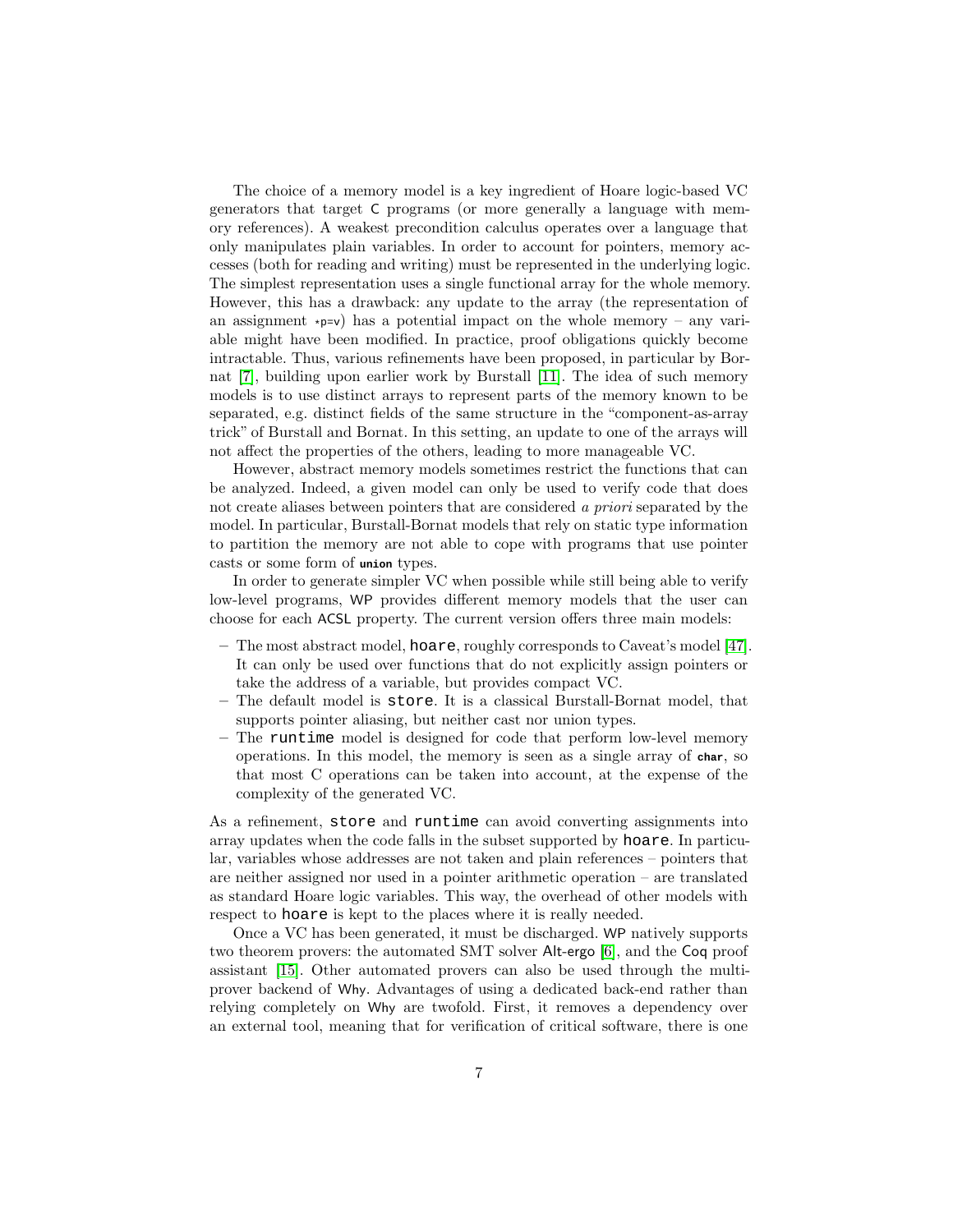

<span id="page-7-0"></span>Fig. 3. The PathCrawler test generation method

component less that needs to be assessed. Second, WP can take advantage of specific features of Alt-ergo, most notably native support for arrays and records (that occur quite often in typical VC), that are not supported by Why yet.

In contrast to Jessie, that relies on an external tool for VC generation, WP operates entirely within Frama-C. In particular, WP fills the property status table described in  $\S 2.4$  $\S 2.4$  for each annotation on which it is run. The dependencies of such a status are the annotations taken as hypothesis during the weakest-precondition calculus, the memory model that has been used, and the theorem prover that ultimately discharged the VC. The memory model has a direct impact on the validity of the result: an annotation can very well be valid under model store but not under runtime, as the former entails implicit separation hypotheses that are not present in the latter. In theory, the choice of a theorem prover is not relevant for the correctness of the status, but this information is important to fully determine a trusted toolchain.

Having WP properly embedded into Frama-C also allows for a fine-grained control over the annotations one wants to verify with the plug-in. WP provides the necessary interface at all levels (command-line option, programmatic API, and GUI) to verify targetted annotations (e.g. those yet unverified by other means in Frama-C,  $cf \S 2.4$  as well as to generate all the VC related to a C function.

### 5 Fundamental Analysis: Concolic Testing

Given a  $\mathsf C$  program  $p$  under test and a precondition restricting its inputs, the PathCrawler plug-in generates test cases respecting various test coverage criteria. The all-path criterion requires covering all feasible program paths of p. Since the exhaustive exploration of all paths is usually impossible for real-life programs, the k-path criterion restricts exploration to paths with at most  $k$  consecutive iterations of each loop. The PathCrawler [\[52](#page-14-2)[,8\]](#page-13-17) method for test generation is similar to the so-called concolic (concrete+symbolic) approach and to Dynamic Symbolic Execution (DSE), implemented by other tools (e.g. DART, CUTE, PEX, SAGE, KLEE).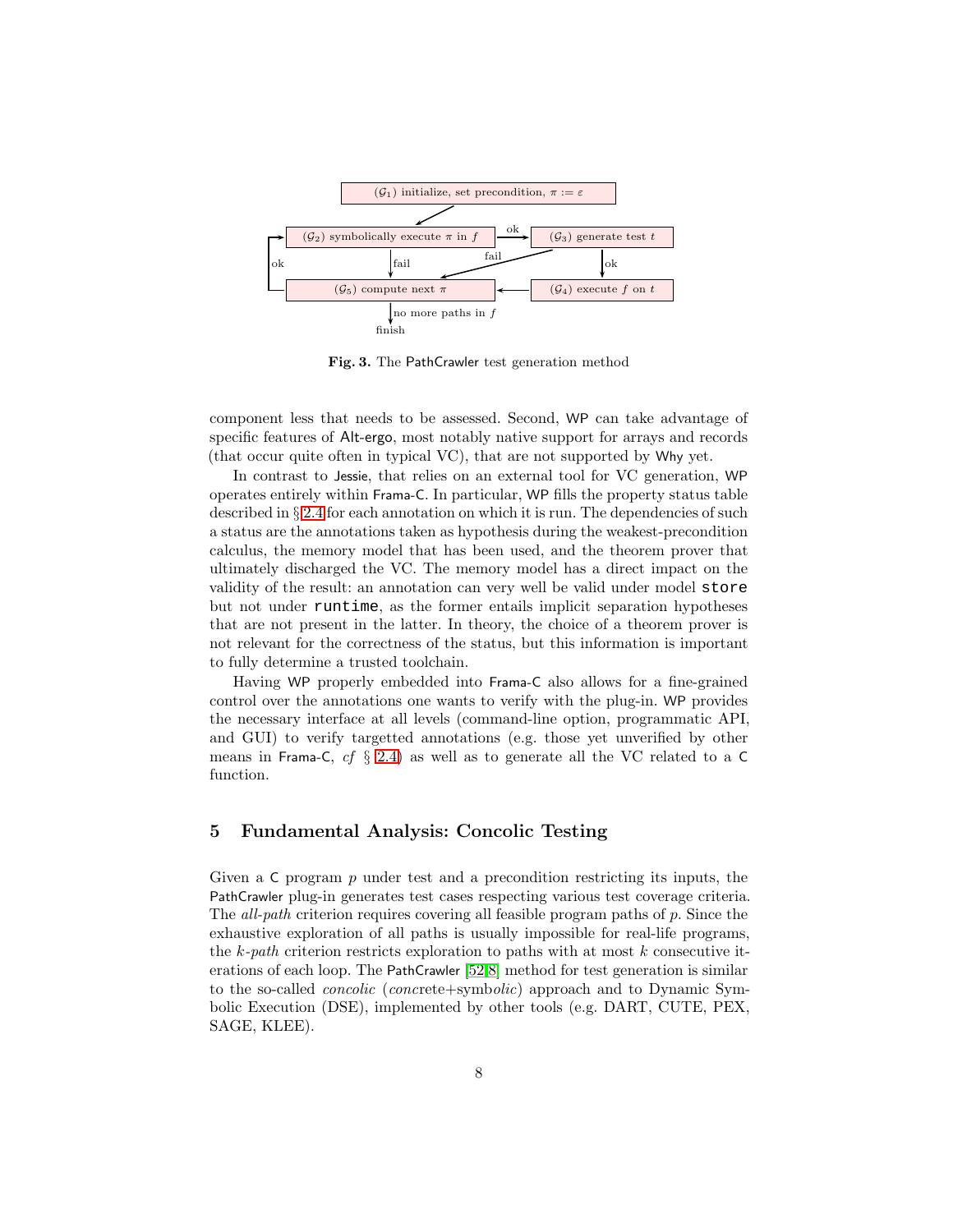PathCrawler starts by:  $a$ . constructing an instrumented version of  $p$  that will trace the program path exercised by the execution of a test case, and b. generating the constraints which represent the semantics of each instruction in  $p$ . The next step, illustrated by Fig. [3,](#page-7-0) is the generation and resolution of constraint systems to produce the test cases for a set of paths  $\Pi$  that satisfy the coverage criterion. This is done in the ECLiPSe Prolog environment [\[48\]](#page-14-15) and uses Constraint Logic Programming. Given a path prefix  $\pi$ , i.e. a partial program path in  $p$ , the main idea [\[37\]](#page-14-16) is to solve the constraints corresponding to the symbolic execution of p along  $\pi$ . A constraint store is maintained during resolution, and aggregates the various constraints encountered during the symbolic execution of  $\pi$ . The test generation method follows the following steps:

- $(\mathcal{G}_1)$  Create a logical variable for each input. Add constraints for the precondition into the constraint store. Let the initial path prefix  $\pi$  be empty (i.e. the first test case can be any test case satisfying the precondition). Continue to Step  $(\mathcal{G}_2)$ .
- $(\mathcal{G}_2)$  Symbolically execute the path  $\pi$ : add constraints and update the memory according to the instructions in  $\pi$ . If some constraint fails, continue to Step  $(\mathcal{G}_5)$ . Otherwise, continue to Step  $(\mathcal{G}_3)$ .
- $(\mathcal{G}_3)$  Call the constraint solver to generate a test case t, that is, concrete values for the inputs, satisfying the current constraints. If it fails, go to Step  $(\mathcal{G}_5)$ . Otherwise, continue to Step  $(\mathcal{G}_4)$ .
- $(\mathcal{G}_4)$  Run a traced execution of the program on the test case t generated in the previous step to obtain the complete execution path. The complete path must start by  $\pi$ . Continue to Step  $(\mathcal{G}_5)$ .
- $(\mathcal{G}_5)$  Compute the next partial path,  $\pi$ , to cover.  $\pi$  is constructed by "taking" another branch" in one of the complete paths already covered by a previous test case. This ensures that all feasible paths are covered (as long as the constraint solver can find a solution in a reasonable time) and that only the shortest infeasible prefix of each infeasible path is explored.

PathCrawler uses Colibri, a specialized constraint solving library developed at CEA LIST and shared with other testing tools GATeL [\[40\]](#page-14-17) and OSMOSE [\[1\]](#page-12-3). Colibri provides a variety of types and constraints (including non-linear constraints), primitives for labelling procedures, support for floating point numbers and efficient constraint resolution. PathCrawler is a proprietary plug-in, also available in the form of a freely accessible test-case generation web service [\[36\]](#page-14-18).

# 6 Derived Analyses

#### <span id="page-8-0"></span>6.1 Distilling values

The outputs of the Value plugin are twofold. In addition to emitting alarms for statements it cannot guarantee are safe  $(\S 3)$  $(\S 3)$ , Value automatically computes a per-statement over-approximation of the possible values for all memory locations. The derived analyses below reuse those synthetic results. In each case, the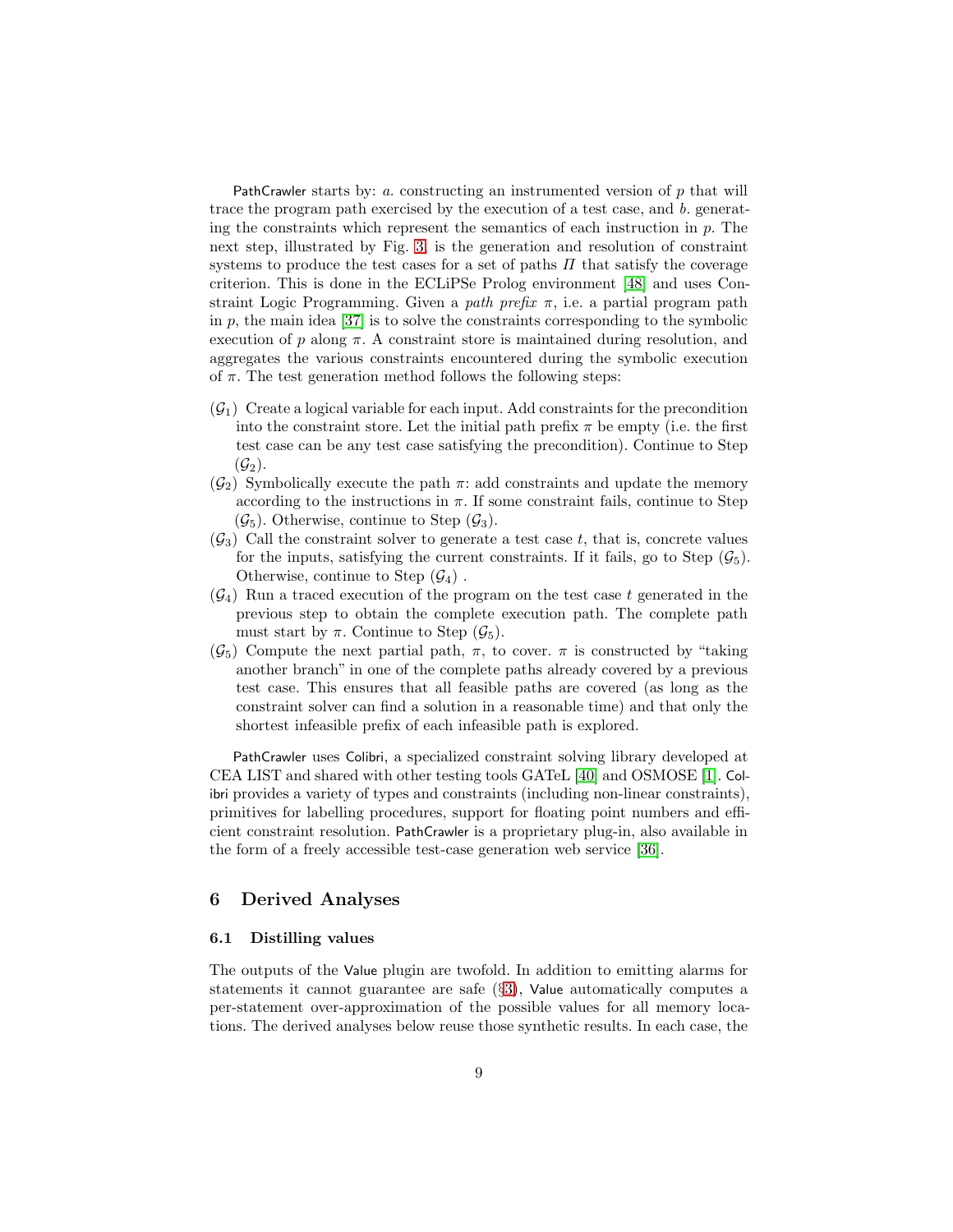analysis is sound. Value's results are used to evaluate array indexes or resolve pointers, ensuring that e.g. pointer aliasing are always detected.

Outputs: over-approximates the locations a function may write to.

- Operational inputs: over-approximates the locations whose initial values are used by the function.
- Functional dependencies: computes a relation between outputs and inputs of a function;  $x$  FROM  $y$ ,  $t[1]$  (and SELF) means that output  $x$  is either unchanged (SELF), or that its new value can be computed exclusively from inputs  $_{\rm y}$  and  $_{\rm t[1]}$ .
- Program Dependency Graph (PDG): produces an intra-procedural graph that expresses the data and control dependencies between the instructions of a function, used as a stepping stone for various analyzes [\[26\]](#page-13-18).
- Defs: over-approximates which statements define a given memory location.
- Impact: computes the values and statements impacted (directly or transitively) by the side effects of a chosen statement.
- Slicing: returns a reduced program (a slice), equivalent to the original program according to a given slicing criterion [\[33\]](#page-14-19). Possible criteria include preserving a given statement, all calls to a function, a given alarm, etc.

Analyses such as Defs or Impact make compelling code understanding tools, as they express in a very concise way the relationships between various parts of a program. Slicing goes one step further: while it is essentially dual to the impact analysis, it also builds reduced, self-contained programs, that can be re-analyzed independently. Those three analyses are fully inter-procedural.

The analyses above illustrate sequential collaboration (§ [2.4\)](#page-3-1). PDG makes heavy use of Functional dependencies, while Defs, Impact and Slicing leverage the information given by PDG. Some of those analyses can optionally compute callwise versions of their results, yielding one result per syntactic call, instead of one result per function. The improved precision automatically benefits the derived analyses. All the results are stored by the Frama-C kernel, and can be reused without being recomputed.

#### <span id="page-9-0"></span>6.2 Annotation Generator

The Aoraï plug-in [\[51,](#page-14-20)[31\]](#page-14-21) plays a particular role among the core Frama-C plug-ins. Indeed, it is one of the few whose primary aim is to generate ACSL annotations rather than attempting to verify them. Aora¨ı provides a way to specify that all possible executions of a program respect a given sequence of events, namely the call and return of functions, possibly with constraints on the program's state at each event. The specification itself can be given either as a Linear Temporal Logic  $(LTL, [46])$  $(LTL, [46])$  $(LTL, [46])$  formula or in the form of an automaton. In the former case, Aoraï uses ltl2ba [\[29\]](#page-14-23) to obtain an equivalent Büchi automaton.

Given such an automaton, Aora¨ı provides ACSL specifications for each function <sup>f</sup> in the original C code. This instrumentation is summarized in Fig. [4.](#page-10-0) It consists of two main parts: prototypes whose specification takes care of performing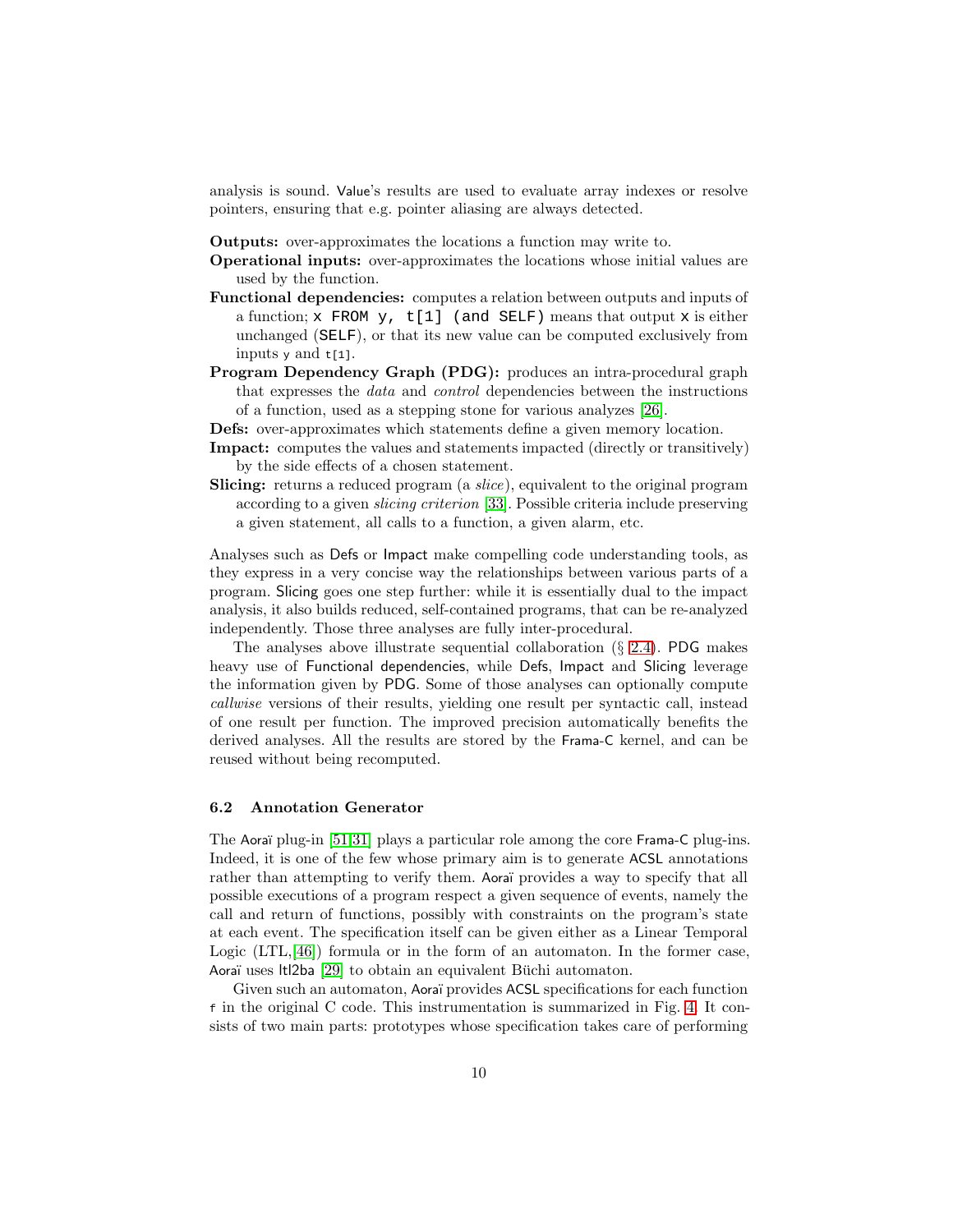```
1 /*@ behavior transition_1: assumes aorai_state_S_0 == 1 && condition;<br>2 ensures aorai state S next == 1; ... */
2 ensures aorai_state_S_next == 1; \ldots */<br>3 void advance automaton call f(int x):
      3 void advance_automaton_call_f(int x);
 4
5 /*@ requires aorai_state_S_0 == 1 || aorai_state_S_1 == 1 || ...;<br>6 requires aorai state == S_0 ==> has possible transition S0:
           requires aorai_state == S_0 ==> has_possible_transition_S0; ...
 7 ensures aorai_state_S_2 == 1 || aorai_state_S_3 == 1 || ...;
8 ensures \old(aorai_state_S_0 == 1) ==> aorai_state_S_2 == 1 || ...; ...
9 ensures aorai_state_S_2 == 1 ==> program_state_when_in_S_2; ... */<br>10 int f(int x) {
        10 int f(int x) {
11 advance_automaton_call_f(x);
12 // Body of f
13 advance automaton return f(result);
14 return result; }
```
<span id="page-10-0"></span>Fig. 4. Aoraï's instrumentation

transitions for the corresponding atomic event (call or return from  $\epsilon$ ), and the specification of  $\epsilon$  itself. As the automaton is not deterministic in general, Aoraï uses a set of boolean variables to represent possible active states  $(\text{aorai\_state\_s\_*}).$ Functions advancing the states of the automaton provide, for each of those variables, a complete set of **behavior**s indicating when they are set to <sup>1</sup> or <sup>0</sup>.

The specification of  $f$  comprises various items. First, at least one state among a given set must be active before the call. This set is determined by a rough static analysis made by Aoraï beforehand. In addition, for each active state, at least one transition must be activated by the call event. The main post-condition is that when the function returns, at least one state is active among those deemed possible by Aora¨ı's static analysis. It is refined by additional clauses relating active initial states with active final states, and the state of the program itself with the active final states. Finally the main function has an additional postcondition stating that at least one of the acceptance states must be active at the end of the function (Aoraï does not consider infinite programs at the moment).

Annotation generation is geared towards the use of deductive verification plugins such as WP and Jessie for the verification of the specification. In particular, the refined post-conditions are mainly useful for propagating information to the callers of  $f$  in an Hoare-logic based setting. Likewise Aoraï also generates loop invariants for the same purpose. However it does not preclude the use of the Value plug-in to validate its specification, and therefore attempts to generate annotations that fit in the subset of ACSL that is understood by Value.

#### 6.3 SANTE

The Sante Frama-C plug-in (Static ANalysis and TEsting) [\[14\]](#page-13-19) enhances static analysis results by testing. Given a  $C$  program  $p$  with a precondition, it detects possible runtime errors (currently divisions by zero and out-of-bound array accesses) in p and aims to classify them as real bugs or false alarms.

The Sante method contains three main steps illustrated in Fig. [5.](#page-11-0) Sante first calls Value to analyze  $p$  and to generate an alarm for each potentially unsafe statement. Next, Slicing is used to reduce the whole program with respect to one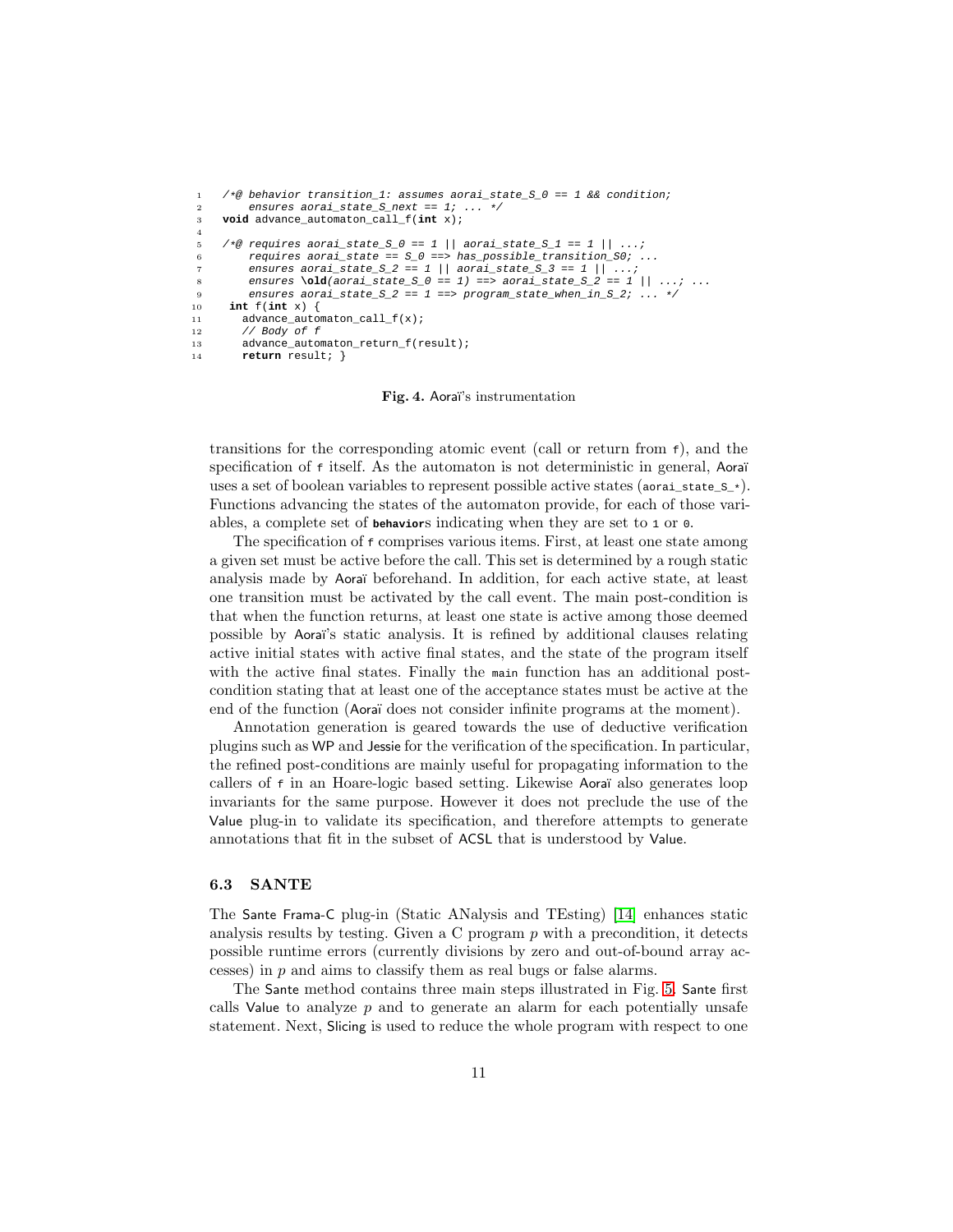

<span id="page-11-0"></span>Fig. 5. Overview of the Sante method

or several alarms. It produces one or several slices  $p_1, p_2, \ldots, p_n$ . Then, for each  $p_i$ , PathCrawler explores program paths and tries to generate test cases confirming the alarms present in  $p_i$ . If a test case activating an alarm is found, the alarm is confirmed and classified as a bug. If all feasible paths were explored for some slice  $p_i$ , all unconfirmed alarms in  $p_i$  are classified *safe*, i.e. they are in fact false alarms. If PathCrawler was used with a partial criterion  $(k$ -path), or stopped by a timeout before finishing the exploration of all paths of  $p_i$ , Sante cannot conclude and the statuses of unconfirmed alarms in  $p_i$  remain unknown.

The number of slices generated, hence the number of test generation sessions, is influenced by various Sante options. The all option generates a unique slice  $p_1$  including all alarms of p, while the converse option each generates a slice for each alarm. Options min and smart take advantage of alarm dependencies (as computed by the dependency analysis) to slice related alarms together. The smart option improves min by iteratively refining the slices as long as one can hope to classify more alarms running PathCrawler on a smaller slice.

### 7 Adoption

Adoption in the academic world has stemmed from a variety of partnerships. Foremost is the Jessie plug-in [\[39\]](#page-14-14) developed at Inria, which relies on a separation memory model but whose internal representation precludes its combination with other plug-ins. Verimag researchers have implemented a taint analysis [\[12\]](#page-13-3), producing explicit dependency chains pondered by risk quantifiers. Demay et al generate security monitors based on fine-grained feedback from the Value plugin [\[24\]](#page-13-6). Berthome et al [\[5\]](#page-12-4) propose a source-code model for verifying physical attacks on smart cards, and use Value to verify it. Bouajjani et al [\[9\]](#page-13-20) automatically synthesize invariants of sequential programs with singly-linked lists.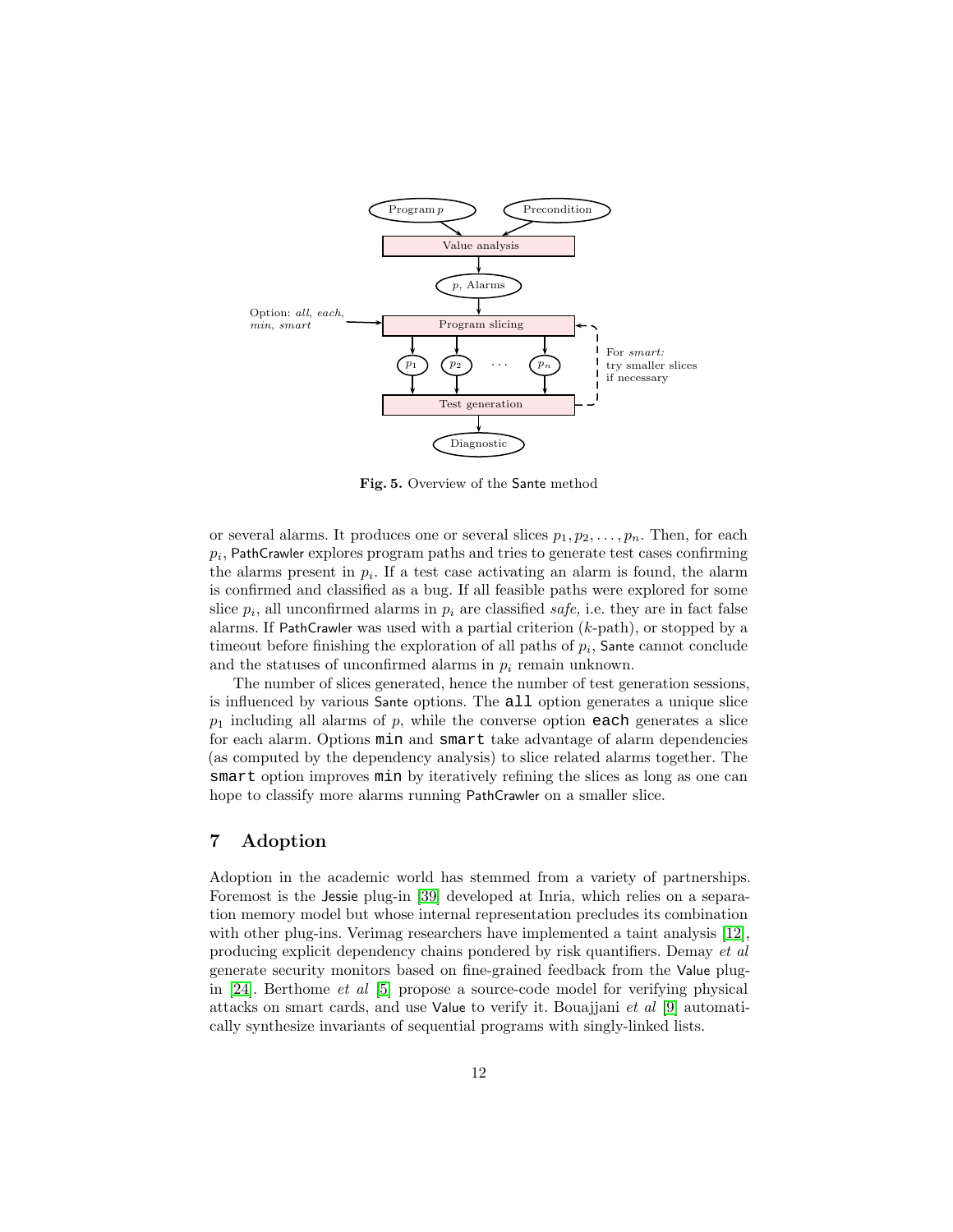The variety of objectives a static analyzer can have, and the variety of design choices for a given objective, make it difficult to benchmark static analyzers. Chatzieleftheriou and Katsaros [\[13\]](#page-13-21) have valiantly produced one such comparison, including the Value plug-in. Industrial reception has been extremely positive. Delmas et al verify the compliance to domain-specific coding standards [\[22\]](#page-13-5); their plug-in is undergoing deployment and qualification. At the same company, the value analysis is used to verify the control and data flows of a DAL C, 40-kloc ARINC 653 application [\[19\]](#page-13-4). Pariente and Ledinot [\[45\]](#page-14-4) verify flight control system code using a combination of Frama-C plugins, including Value and Slicing. Their contribution includes a favorable evaluation of the cost-effectiveness of their adoption compared to traditional verification techniques. Yakobowski et al use Value in collaboration with WP to check the absence of runtime errors in a 50 kloc instrumentation and control (I&C) nuclear code [\[20\]](#page-13-22). Through these successes and over the past few years, Frama-C has demonstrated its adoptability within numerous industrial environments.

# 8 Conclusion

This article attempts to distill a synthetic presentation of the Frama-C platform from a software analysis perspective. Frama-C answers the combined introductory challenges of scalability, interoperability, and soundness with a unique architecture and a robust set of analyzers. Its core set of tools and functionalities – about 150 kloc. developed over the span of 7 years – has given rise to a flourishing ecosystem of software analyzers. In addition to industrial achievements and partnerships, a community of users and developers has grown and strived, contributing to the dissemination of the tools. This growth, fostered by a number of active communication channels<sup>1</sup>, should be interpreted as a testimony to the health and stability of the platform, and good omens for its future success.

### References

- <span id="page-12-3"></span>1. S. Bardin and P. Herrmann. OSMOSE: automatic structural testing of executables. *Software Testing, Verification and Reliability*, 21(1):29–54, 2011.
- <span id="page-12-0"></span>2. S. Bardin, P. Herrmann, and F. Védrine. Refinement-based CFG reconstruction from unstructured programs. In *VMCAI*, volume 6538 of *Lecture Notes in Computer Science*, pages 54–69. Springer, 2011.
- <span id="page-12-2"></span>3. P. Baudin, P. Cuoq, J.-C. Filliâtre, C. Marché, B. Monate, Y. Moy, and V. Prevosto. *ACSL: ANSI/ISO C Specification Language Preliminary design, version 1.5*, 2010. [http://frama-c.com/downloads/acsl\\_1.5.pdf](http://frama-c.com/downloads/acsl_1.5.pdf).
- <span id="page-12-1"></span>4. N. Beckman, A. Nori, S. Rajamani, R. Simmons, S. Tetali, and A. Thakur. Proofs from tests. *IEEE Trans. Software Eng*, 36(4):495–508, 2010.
- <span id="page-12-4"></span>5. P. Berthom´e, K. Heydemann, X. Kauffmann-Tourkestansky, and J.-F. Lalande. Attack model for verification of interval security properties for smart card c codes. In *PLAS*, pages 2:1–2:12. ACM, 2010.

 $1$ See <http://frama-c.com/support.html>.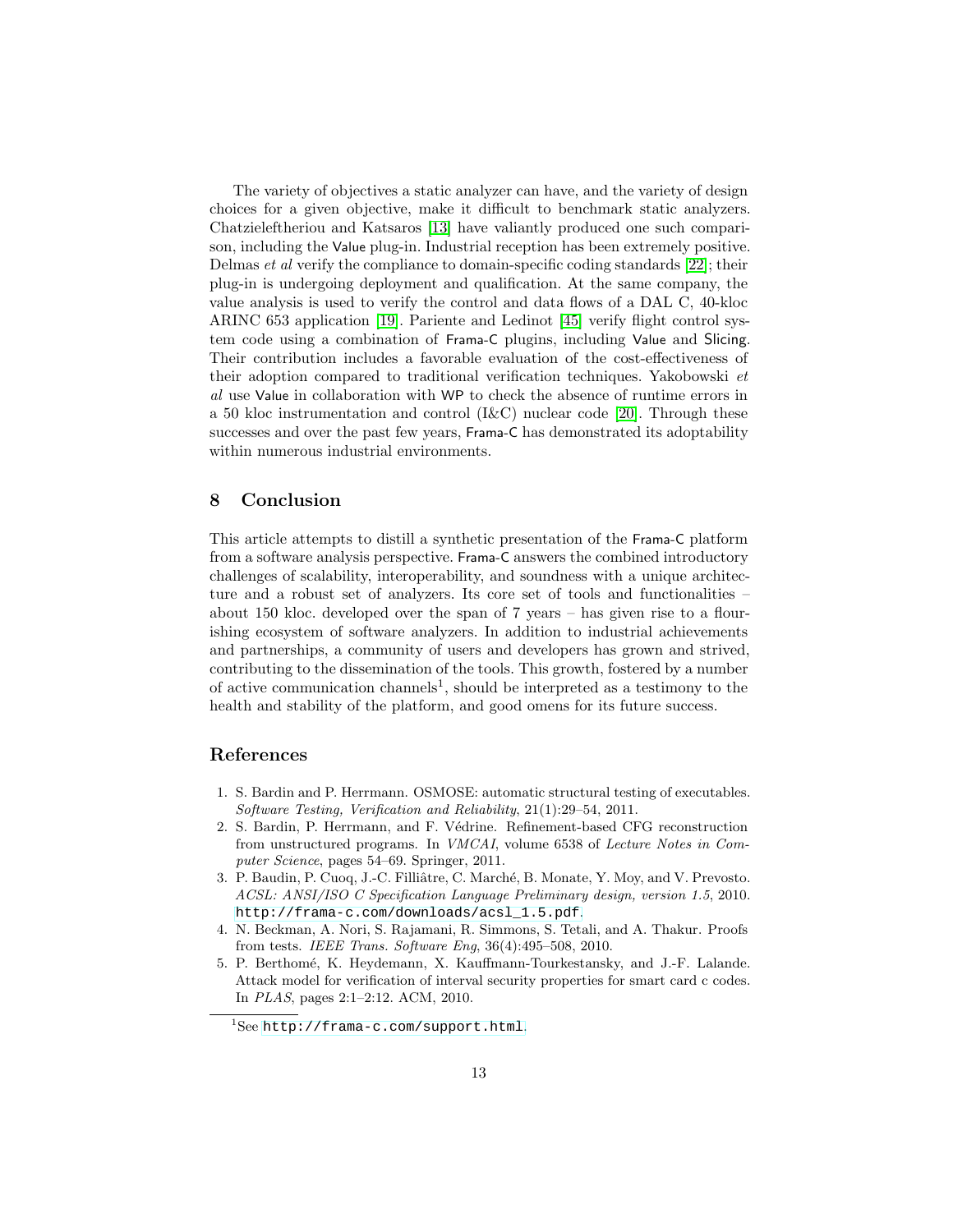- <span id="page-13-15"></span><span id="page-13-13"></span>6. F. Bobot, S. Conchon, E. Contejean, M. Iguernelala, S. Lescuyer, and A. Mebsout. ´ The Alt-Ergo Automated Theorem Prover. <http://alt-ergo.lri.fr>.
- <span id="page-13-17"></span>7. R. Bornat. Proving Pointer Programs in Hoare Logic. In *Mathematics of Program Construction*, volume 1837 of *LNCS*, 2000.
- 8. B. Botella, M. Delahaye, S. Hong-Tuan-Ha, N. Kosmatov, P. Mouy, M. Roger, and N. Williams. Automating structural testing of C programs: Experience with PathCrawler. In *AST*, pages 70–78, 2009.
- <span id="page-13-20"></span>9. A. Bouajjani, C. Dragoi, C. Enea, and M. Sighireanu. On inter-procedural analysis of programs with lists and data. In *PLDI*, pages 578–589, 2011.
- <span id="page-13-7"></span>10. L. Burdy, Y. Cheon, D. Cok, M. Ernst, J. Kiniry, G. T. Leavens, K. R. M. Leino, and E. Poll. An overview of JML tools and applications. *Software Tools for Technology Transfer*, 7(3):212–232, 2005.
- <span id="page-13-14"></span><span id="page-13-3"></span>11. R. M. Burstall. Some techniques for proving correctness of programs which alter data structures. *Machine Intelligence*, 7:23–50, 1972.
- 12. D. Ceara, L. Mounier, and M.-L. Potet. Taint dependency sequences: A characterization of insecure execution paths based on input-sensitive cause sequences. In *ICSTW*, pages 371–380, Washington, DC, USA, 2010.
- <span id="page-13-21"></span>13. G. Chatzieleftheriou and P. Katsaros. Test-driving static analysis tools in search of C code vulnerabilities. In *COMPSAC Workshops*, pages 96–103. IEEE, 2011.
- <span id="page-13-19"></span>14. O. Chebaro, N. Kosmatov, A. Giorgetti, and J. Julliand. Program slicing enhances a verification technique combining static and dynamic analysis. In *SAC*, 2012.
- <span id="page-13-16"></span>15. Coq Development Team. *The Coq Proof Assistant Reference Manual*, v8.3 edition, 2011. <http://coq.inria.fr/>.
- <span id="page-13-9"></span><span id="page-13-8"></span>16. L. Correnson and J. Signoles. Combining Analyses for C Program Verification. Submitted.
- 17. P. & R. Cousot. Abstract interpretation: a unified lattice model for static analysis of programs by construction or approximation of fixpoints. In *POPL*, 1977.
- <span id="page-13-0"></span>18. P. & R. Cousot, J. Feret, L. Mauborgne, A. Miné, D. Monniaux, and X. Rival. The ASTREÉ analyzer. In *ESOP*, volume 3444 of *LNCS*, pages 21–30. Springer, 2005.
- <span id="page-13-4"></span>19. P. Cuoq, D. Delmas, S. Duprat, and V. Moya Lamiel. Fan-C, a Frama-C plug-in for data flow verification. In *ERTSS*, 2012.
- <span id="page-13-22"></span>20. P. Cuoq, P. Hilsenkopf, F. Kirchner, S. Labb´e, N. Thuy, and B. Yakobowski. Formal verification of software important to safety using the Frama-C tool suite. In *NPIC*, July 2012.
- <span id="page-13-1"></span>21. M. Dahlweid, M. Moskal, T. Santen, S. Tobies, and W. Schulte. VCC: Contractbased modular verification of concurrent C. In *ICSE Companion*. IEEE, 2009.
- <span id="page-13-5"></span>22. D. Delmas, S. Duprat, V. Moya Lamiel, and J. Signoles. Taster, a Frama-C plug-in to encode Coding Standards. In *ERTSS*, May 2010.
- <span id="page-13-2"></span>23. D. Demange, T. Jensen, and D. Pichardie. A provably correct stackless intermediate representation for java bytecode. In *APLAS*, volume 6461 of *LNCS*, pages 97–113. Springer, 2010.
- <span id="page-13-6"></span>24. J.-C. Demay, E. Totel, and F. Tronel. Sidan: A tool dedicated to software instrumentation for detecting attacks on non-control-data. In *CRiSIS*, October 2009.
- <span id="page-13-11"></span>25. E. W. Dijkstra. A constructive approach to program correctness. *BIT Numerical Mathematics*, Springer, 1968.
- <span id="page-13-18"></span>26. J. Ferrante, K. J. Ottenstein, and J. D. Warren. The program dependence graph and its use in optimization. *ACM Trans. Program. Lang. Syst.*, 9(3):319–349, 1987.
- <span id="page-13-12"></span>27. J.-C. Filliâtre. Why: a multi-language multi-prover verification tool. Research Report 1366, LRI, Université Paris Sud, March 2003.
- <span id="page-13-10"></span>28. R. W. Floyd. Assigning meanings to programs. *Proceedings of the American Mathematical Society Symposia on Applied Mathematics*, 19, 1967.